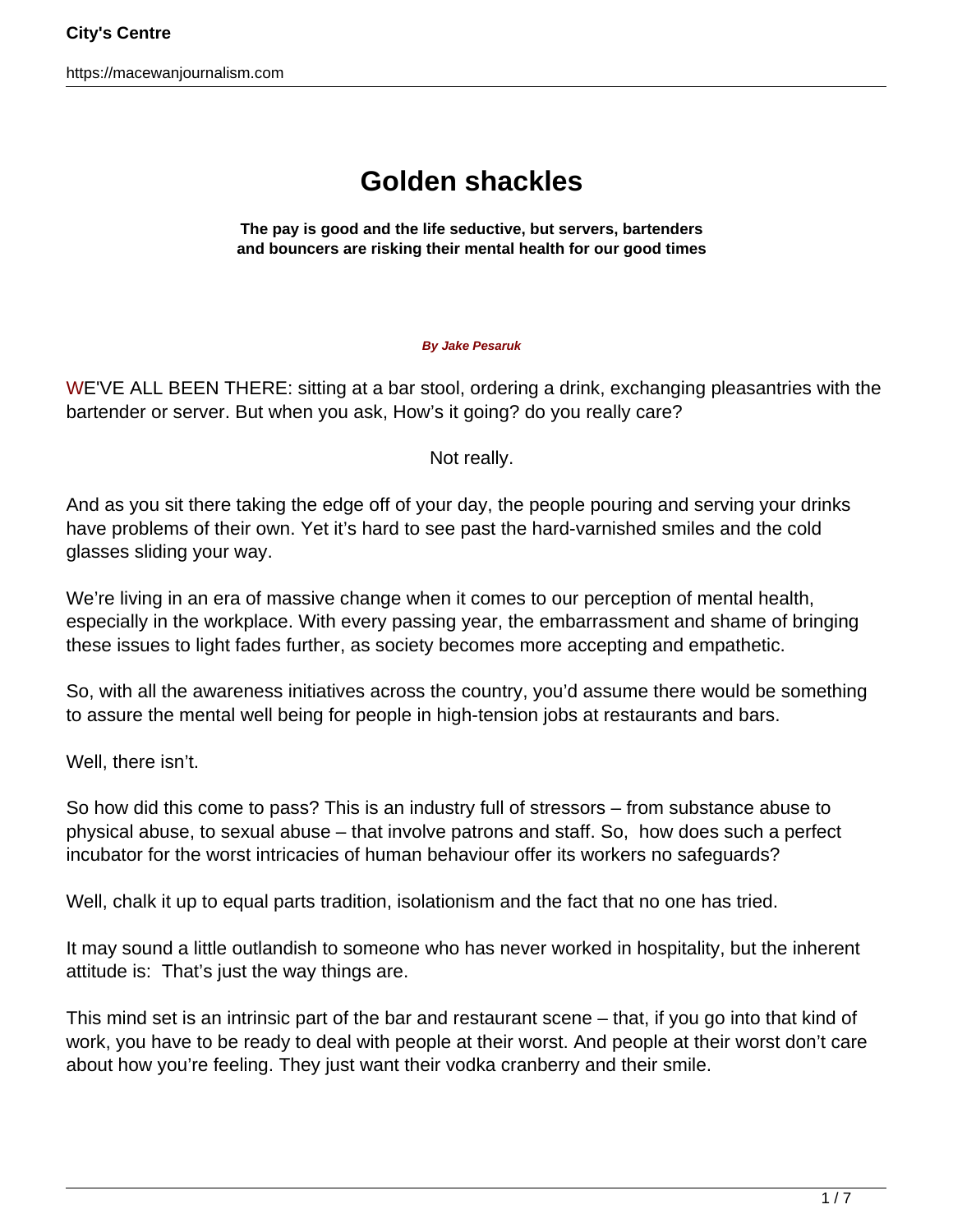So, if you're working long, stressful shifts into the small hours of the morning, with every sort of nefarious activity thrown at you, your mental fortitude will get chipped away – no matter how strong you are.

So, if there is a fix, where is it?

Sadma Mahajan is the program director for the Mental Health Commission of Canada, overseeing initiatives in just about every industry you can think of. She says our society has come a long way, but the battle to de-stigmatize mental health continues – and there are no hospitality-specific initiatives.

"We are so far from normalizing mental health. We're making progress, but, when it comes to people talking about it, they won't do it often. In many organizations, there's the fear that if you tell your boss about a mental health issue your professional life will suffer it.

"It took us 80 years to mandate physical health and safety in the workplace, and only now are we just starting with mental health awareness."

## 'If you tell your boss about a mental health issue your professional life will suffer for it'

So what are the roadblocks preventing mental health discussions in the hospitality industry?

For one thing, this is a workforce that has numerous branches, each dealing with its special issues. Servers have different problems from bartenders, and bartenders have different problems from security. To get an understanding of what can be done to fix the game, you have to look at all the players on the field.

Mahajan says there is an immense effort to prevent psychological injury at the work place, but for those in security, there is the issue of physical and psychological injury, mental sucker punches as well as real ones. And the harsh reality for people at that end of the industry is that showing weakness can cost you your job.

"There's this idea about being a bouncer," says Paige Gregg, head of security at a local bar she prefers not to name. "If you can't handle a brawl by yourself, you don't deserve to be a bouncer.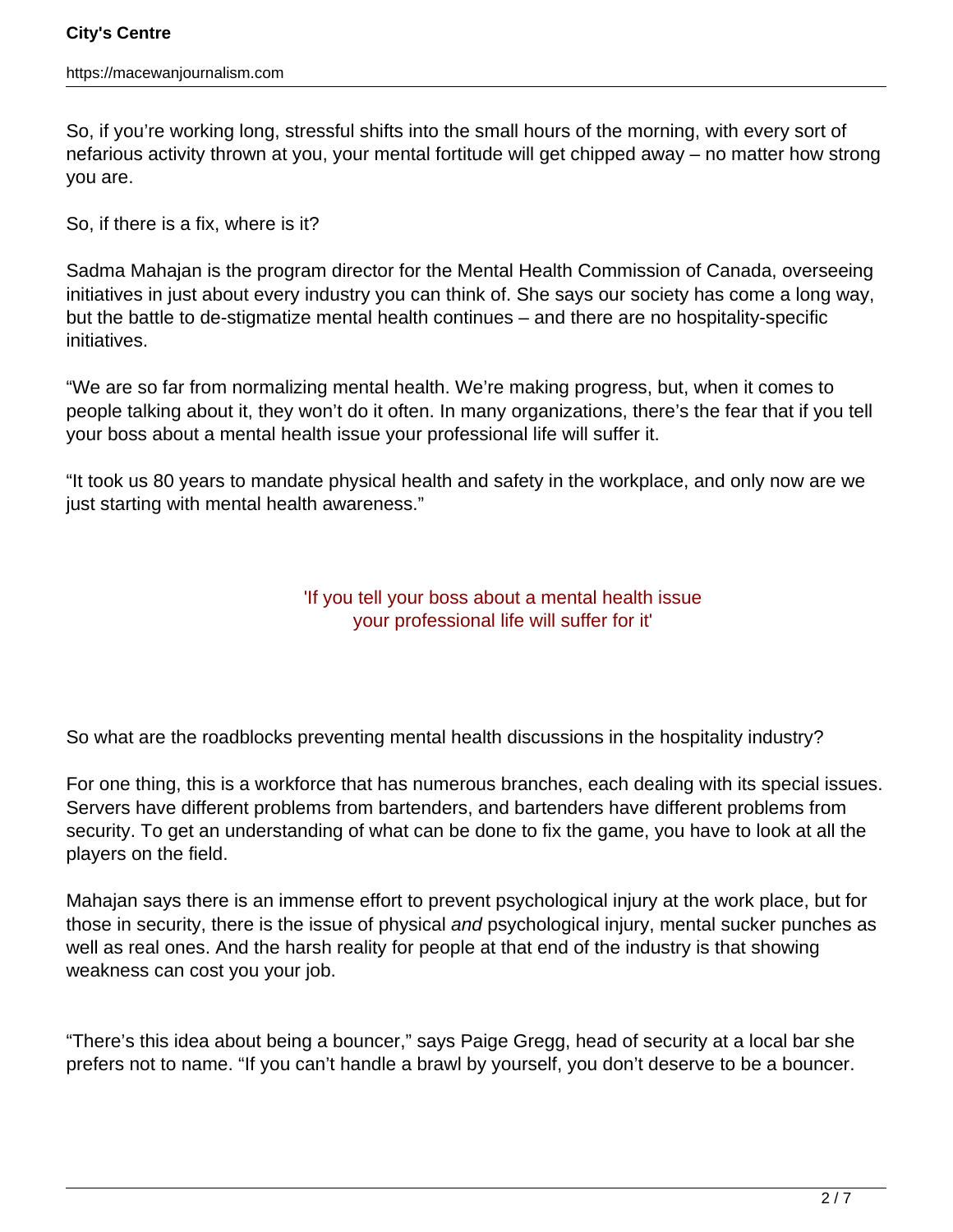"If physical weakness is put under scrutiny in that way, why would you admit mental weakness?"

However, as in any industry, the willingness to discuss mental wellness revolves around whom you are working for and with. For example, Gregg has set a major precedent by ensuring that her security staff is healthy in every way.

"You always have to check on staff," she says. "Someone could cross them the wrong way and that will ruin their night for them. You always have to check in with your team mentally and physically."

As for the future of mental health in the hospitality industry, Gregg says things have to change, and quickly.

"It has to evolve, adapt and change. Or we'll be stuck here, and so many people just don't get that yet."

It should come as no surprise that those who are on the front line of physical punishment from the drunk and unruly suffer more than their fair share of mental anguish. But what of those whose job it is to smile no matter the circumstance?

Regularly thrust into situations that threaten their mental health, servers and bartenders are pressured to keep pouring drinks and looking happy. There is one simple reason: money. The wider the smile, the bigger the tips.

## 'You have to mentally keep your thoughts to yourself and provide a service to your customers'

Those who work in hospitality usually don't get much in the way of a salary. Often they earn minimum wage, and rely on tips to make ends meet. Those tips can mean serious money, and you don't get them unless you are pleasant and accommodating – and can eat as much shit as your supervisors and customers can feed you. You just have to be able to take the abuse and follow it up with a smile and a, You have a good night now.

"Tips play a huge part of it," says Kaila Bouzane an Edmonton bartender and server, who chooses not to disclose her workplace. "You have to mentally keep your thoughts to yourself and provide a service to your customers – because they pay your way,"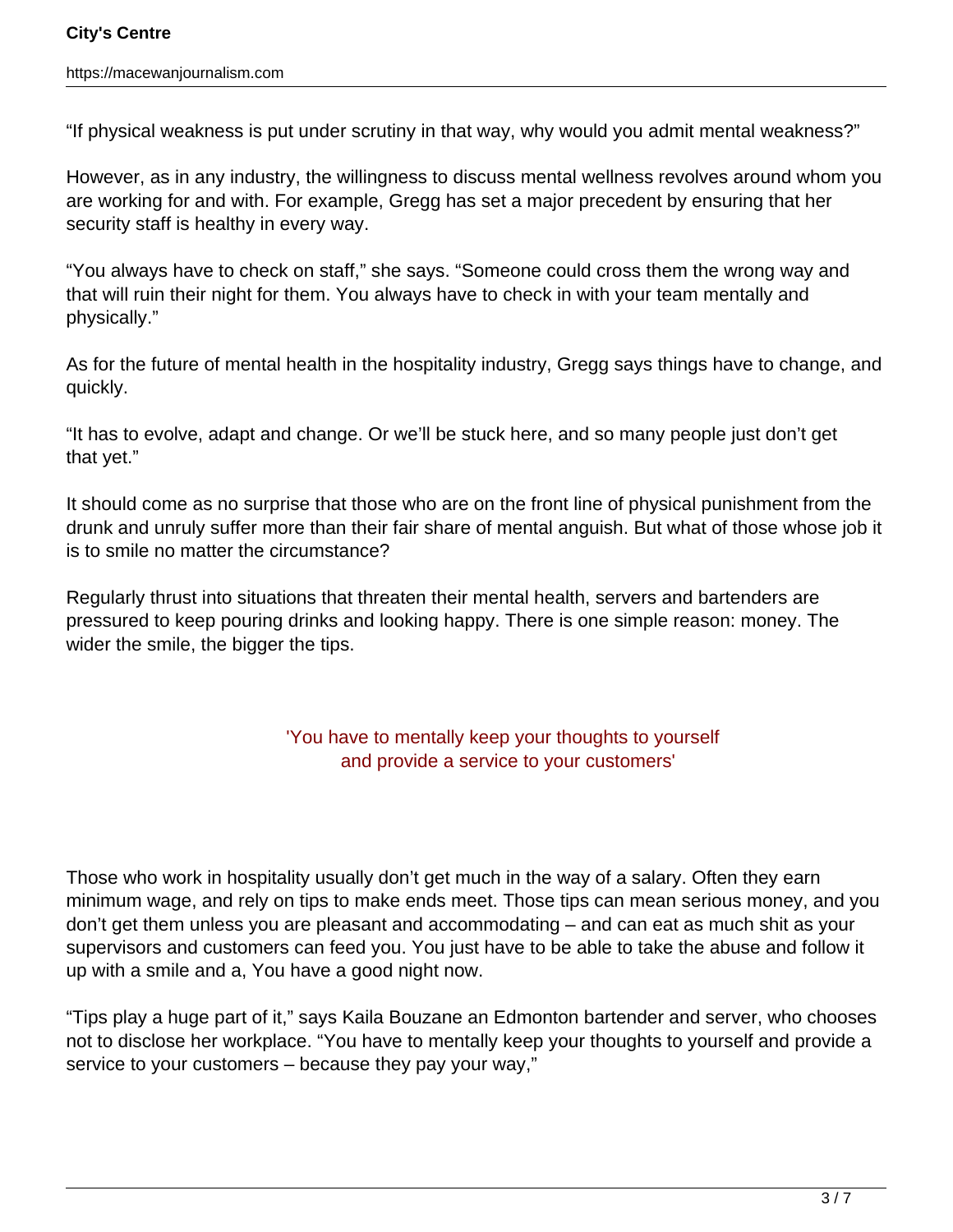This places an unfathomable amount of weight on serving and bartending staff, Mahajan says – especially when you consider that people in the industry are young. And between 18 and 25 people are most susceptible to mental illness.

So here's a cocktail for you. Take one part extreme workplace stress, and add two parts high staff turnover and the job insecurity that implies. Then mix that brew with unruly clientele and lightly garnish it with a huge risk factor for mental distress. It may go down easy, but the long-term effects are devastating.

"There's a term that seems to be industry specific, called 'being in the weeds,'" Bouzane says. "It references when you're so overwhelmed by what you job is doing to you, but you contemplate how much you need the job."

This is all further complicated by the responsibility that trickles down to these workers.

 Someone is being drunk, unruly and trying to start a fight, or to inappropriately touch patrons? Blame a bartender for not cutting them off.

Is trouble in the kitchen slowing down the food? Blame the server.

And, if you're a woman, add harassment, slurs and sexual misconduct.

'I've had female managers tell me to suck it up, unless it's very serious'

"There is a lot of stress for females just by way of sexual harassment," Bouzane says. "Females deal with it on a whole different level, and often don't speak up out of fear of losing their jobs.

"Even then, I've had female managers tell me to suck it up, unless it's very serious."

This type of abuse isn't specific to bartending and wait staff. Often, women in security jobs face all sorts of scrutiny and harassment because of their gender.

"There are certain things that trigger me personally," Gregg says. "Like when people attack the fact that I'm a woman and working security. Luckily it doesn't happen too often and, when it does, it doesn't often refer to my ability to work as a female – just more what they can say about my gender as a whole to hurt me."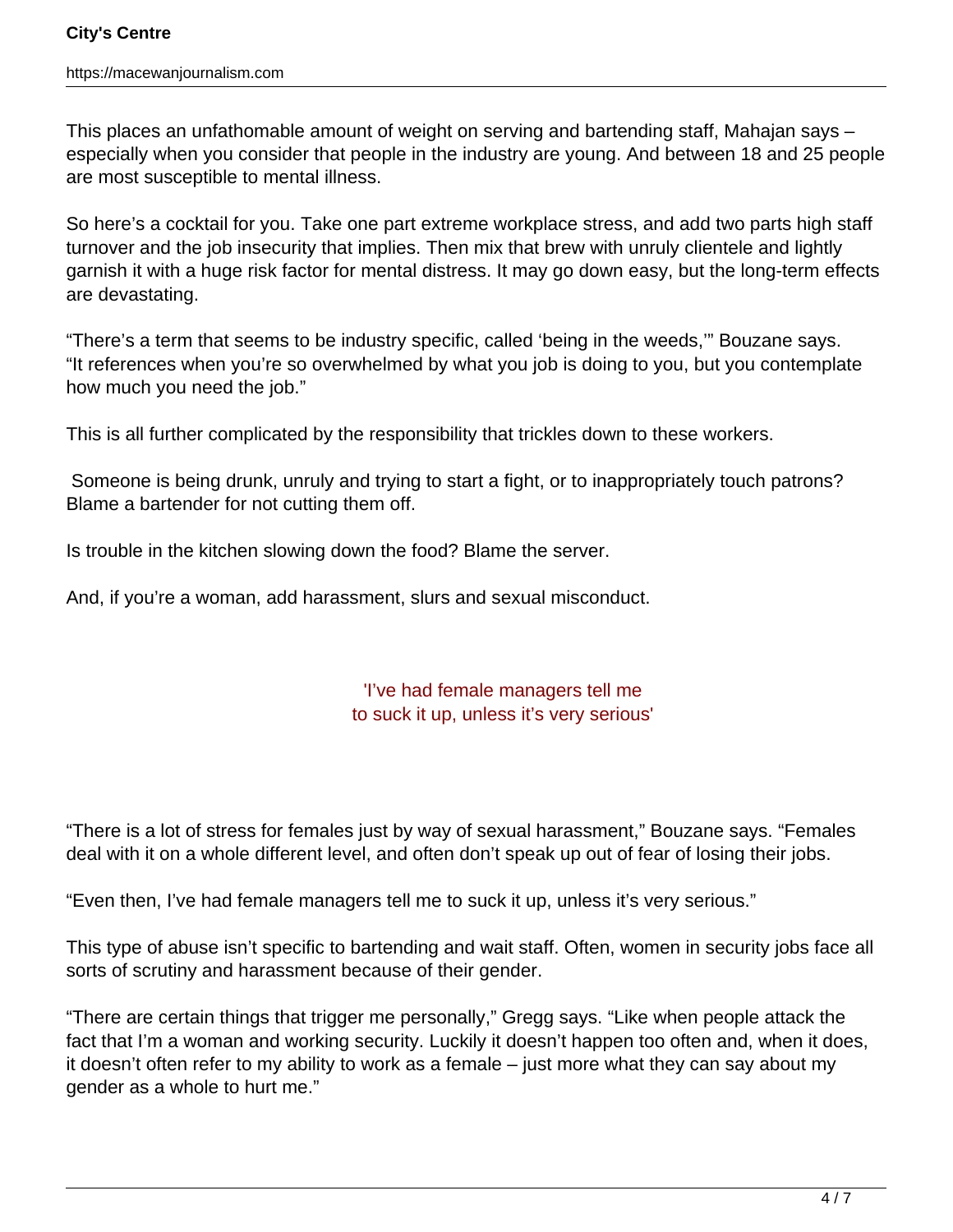So what have we learned so far?

That, when it comes to managing mental health in the hospitality industry, the onus is on the individual.

"Like physical health, if you were to injure yourself, you would be accommodated by your employer," Mahajan says. "They would put you on desk duty, or move you off of the sales floor.

"But the question would remain that, if something happened to you psychologically, would your workplace still accommodate you?"

The Mental Health Commission of Canada has helped implement the Not Myself Today initiative, in which companies can adopt policies and gather information to help promote mental health in the workplace.

But why hasn't the hospitality industry adopted policies or taken steps to work with the commission to create something specific to restaurant and bar workers? Well, that's because, the hospitality industry is a unique beast that likes its seclusion.

"The service industry is the Wild West of jobs," says Mallory, who requested anonymity. "It's this secluded little slice of the greater work force, and a lot of people in that world don't want outsiders interfering with it."

She has spent years working in and managing bars, and she says she has seen how essential it is for good managers to check up on their staff. The issue is that many people who work in hospitality want to be left the hell alone – much like the industry itself.

"It's hard to imagine a different system than what's in place currently, especially when you've been entrenched in it for so long," Mallory says. "You're essentially, for the most part, trying to help people who don't want to be helped."

She says she has seen the impact of mental health issues on staff – and the dubious coping mechanisms that restaurant and bar employees deploy to deal with stress and pressure. Alcohol and drug abuse are rampant, used as mental first aid when dealing with the cold, uncaring and demanding masses.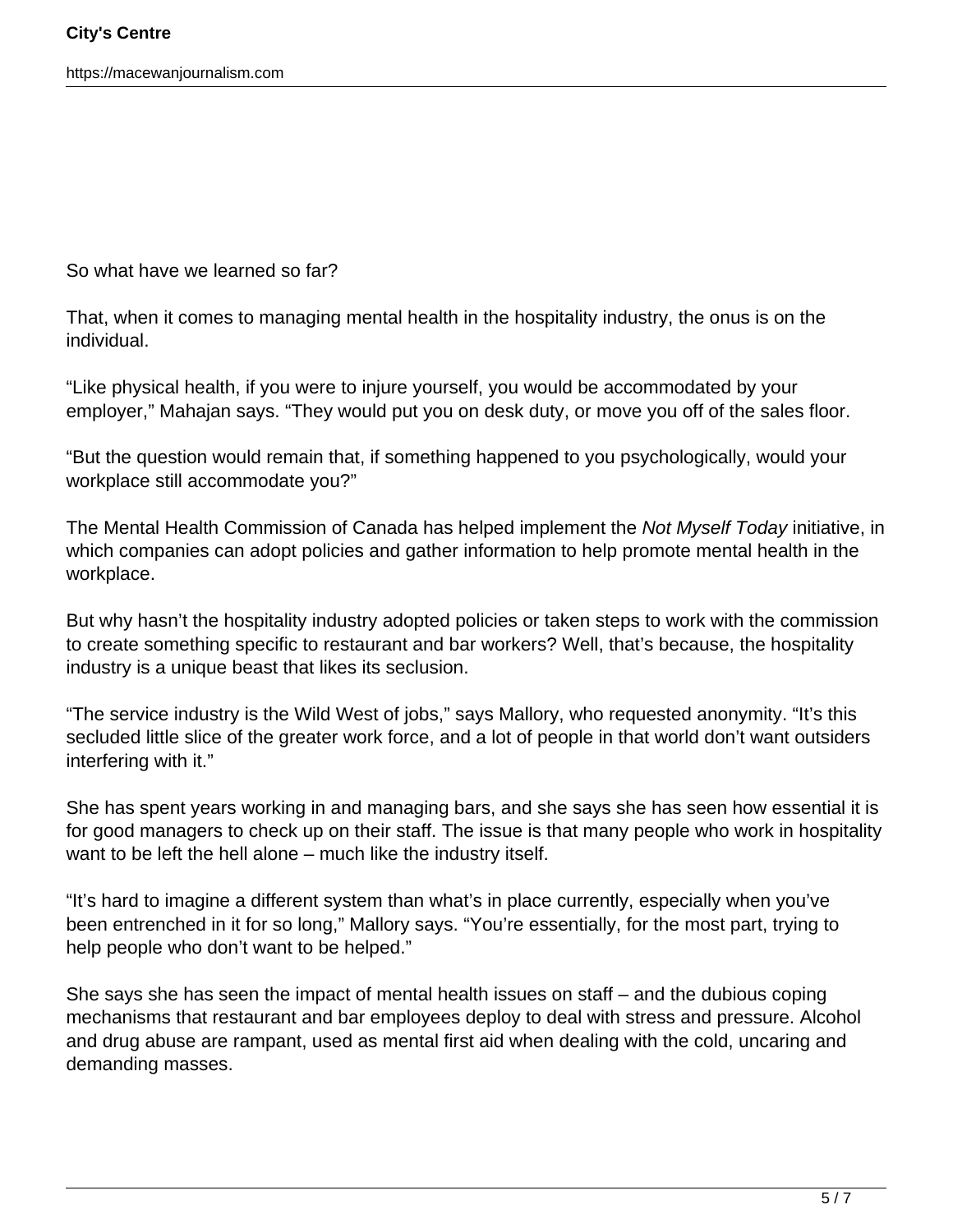"In all the places I've worked – serving, bartending and managing – I've seen so much bullshit happen to people," Mallory says. "Even if you have perfect mental stability, have a backpack full of coping mechanisms for stress, and you've had a perfect day leading up to it, making it through an insane late-night rush is going to be hell."

There is also the public perception that, if you work in the bar industry, you are an inherently broken person, or someone who can't work in a normal environment, Mallory says. Though there may be some truth to that, there's not nearly enough to merit turning a blind eye to those in need.

> 'I think in any job you're going to find broken people, because for the most part people are in some way broken'

"I think in any job you're going to find broken people, because for the most part people are in some way broken. But you wouldn't be wrong in thinking the bar industry attracts a certain kind of person.

"Managing a bar can be a lot like managing 17 dysfunctional children. For me, being a manager went beyond work – and helping them with their life."

So, if the industry is broken and the people who make the rules are set in their ways, is there any hope for an open discussion about mental health among people who work in bars and restaurants?

Well yes, but everyone has to be involved, Mahajan says.

"You can't do blanket programs across Canada. We have some great tools that hospitality can use, but you have to tailor it specifically to that industry. Hospitality needs its own support system, and doing so would require partnering with people who know the industry."

That may be difficult, when the industry, and those in it, don't seem to want help.

The only way to de-stigmatize the subject, Mahajan says, to show the benefits of discussing it – and that there are effective ways to deal with mental distress.

But it can be difficult to get on board with that, when someone with no experience in your business is telling you how to cope, while you're understaffed and you're busy coping with two people fighting by the dart boards, a line of 20 people shouting for drinks, and the resident drunk is playing